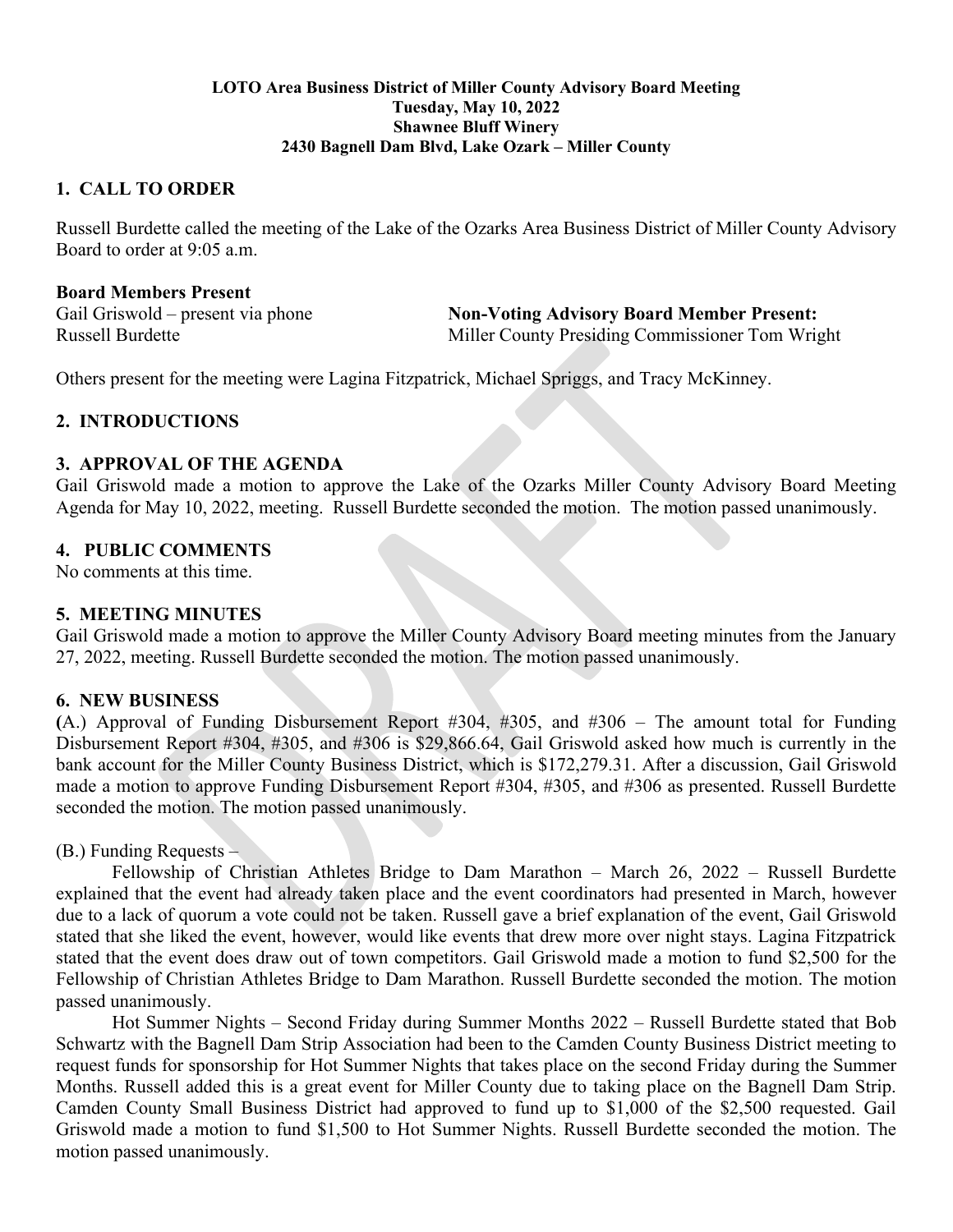Lake Race  $2022 - \text{June } 2 - 4$ ,  $2022 - \text{ Lake Race committee is requesting } $7,000$  for sponsoring of Lake Race 2022, Camden County Business District funded up to \$5,000. Russell Burdette expressed that since Lake Race takes place around the Bagnell Dam area it is a good event to sponsor for Miller County. Lagina Fitzpatrick explained that with the sponsorship there will be a full-page ad, a link to lodging added to the Lake Race website and a booth at the Friday night street party. Gail Griswold inquired if Lake Race was taking place at Camden on the Lake at all, Lagina stated that no, it had move back to the Bagnell Dam Area. Michael Spriggs inquired during the discussion of amounts to be funded if Miller County funded \$3,000 and Camden County had funded up to \$5,000, how much would Lake Race receive? Lagina Fitzpatrick clarified that since Camden County had funded up to \$5,000 the difference from the amount Miller County funds will reflect the actual amount, for example if Miller County does fund \$3,000 than Camden County would only fund \$4,000 to make the \$7,000 requested. Russell Burdette made a motion to fund Lake Race 2022 for \$3,000. Gail Griswold seconded the motion. The motion passed unanimously.

Shootout Lake TV – August  $28 - 29$ ,  $2022$  – Lake TV is requesting \$3,000 for sponsorship of the Shootout, Camden County and Morgan County Business Districts have agreed to fund \$1,000 each. Russell Burdette stated that even though the Shootout takes place near Captain Ron's Bar and Grill, it is a lake wide event that sees people staying all over the Lake area. Gail Griswold made a motion to fund \$1,000 to Lake TV for the Shootout. Russell Burdette seconded the motion. The motion passed unanimously.

Major League Fishing Tackle Warehouse – April 2023 – Lagina Fitzpatrick explained that this is a new event, however the Business Districts have worked with Major League Fishing several times in the past, they had just been at the Lake last week for the Bass Pro Tour. The sponsorship request is for \$32,500, Camden County Business District has approved \$20,000 and Morgan County Business District has approved \$6,250 leaving a balance of \$6,250. The event will be held prior to the Big Bass Bash in April 2023 and will air on CBS Sports with two 2 hour shows and also on the Sportsman Channel with two 10-hour segments. Lagina explained this is a good Marketing buy for the Lake area. Gail Griswold asked Michael Spriggs his feeling regarding Major League Fishing at the Lake. Michael responded that he thinks that it is a positive for the Lake, he has had several guests stay that had seen anglers from Major League Fishing that have been at the Lake on different shows. Gail Griswold made a motion to fund \$6,250 to Major League Fishing Tackle Warehouse. Russell Burdette seconded the motion. The motion passed unanimously.

Point Randall Resort Summer 2022 Fireworks – Memorial Day, Fourth of July, and Labor Day – Michael Spriggs explained that Point Randall Resort has been putting on fireworks show for over 15 years Fourth of July, and it continues to grow. Michael added that he had requested funds for Labor Day last year from Camden County to see how the additional events would work. Michael explained that he wants to give an alternative to the Lake of the Ozarks area due to the larger boats at the bigger venues. Michael stated that the budget is close to \$7,000, however he is requesting \$3,500 to help fund the events over the summer. Lagina Fitzpatrick stated that Point Randall Resort would be included on the press release that is issued for fireworks. Russell Burdette made a motion to fund up to \$1,750 to Point Randall Resort Summer 2022 Fireworks Display. Gail Griswold seconded the motion. The motion passed unanimously.

(C.) FY23 Budget & Marketing Plan – Lagina Fitzpatrick stated that the item was added to the agenda to schedule a meeting for the FY23 Budget and Marketing Plan, the meeting will need to take place soon, the new fiscal year will start July 1, 2022.

(D.) Elect Business District Officers – Due to the Miller County Advisory Board being only the two current members at this time, positions that need to be filled are president and secretary/treasurer. Lagina Fitzpatrick stated that a Budget Officer will need to be appointed also. Gail Griswold made the motion to appoint Russell Burdette as President of the Miller County Advisory Board. Russell Burdette seconded the motion. The motion passed unanimously. Russell Burdette made the motion to appoint Gail Griswold as Secretary/Treasurer of the Miller County Advisory Board. Gail Griswold seconded the motion. The motion passed unanimously. Gail Griswold made a motion for Russell Burdette to serve as Budget Officer for the Miller County Advisory Board. Russell Burdette seconded the motion. The motion passed unanimously.

(F.) Other New Business – No new business at this time.